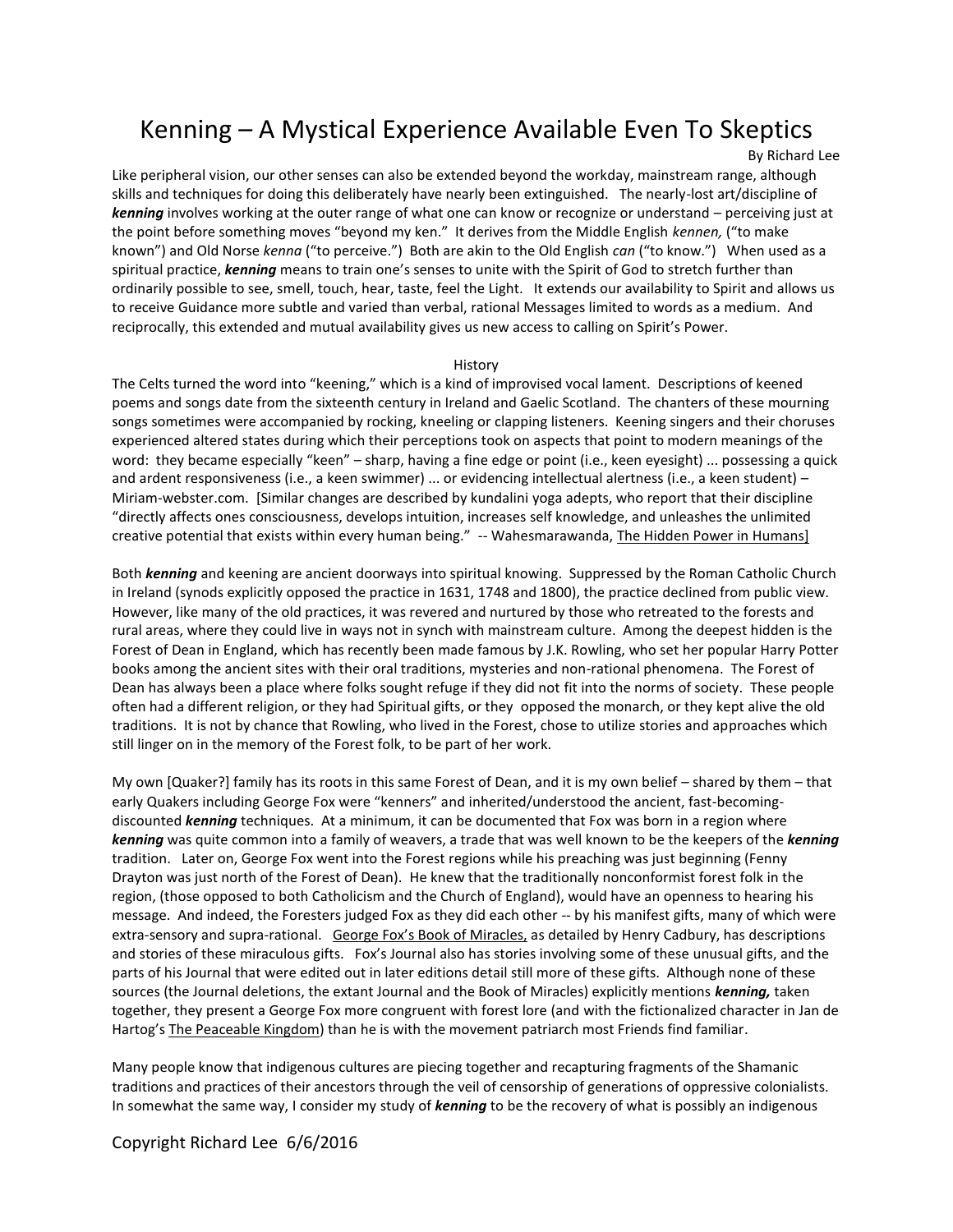early Quaker practice. My grandmother lived in the Forest her whole life and my ancestry in the region goes back thousands of years. My grandmother was a healer and a Kenner. She taught me what she knew and she also initiated me into our family tradition of *kenning* and healing. Tapping the close-held forest traditions and practices that were taught to me as the descendent of a hereditary Guardian of the Forest of Dean allows me to use those lenses to look at the ancient and honorable spiritual tool of *kenning* (as well as George Fox's extra-rational gifts which are closely related if not identical) and develop teaching methods to reconstruct it and introduce it to interested modern-day Quakers.

#### How I teach *kenning*

Although everything of which the human consciousness is aware can be positively impacted by *kenning* techniques, I find it helpful to begin with a single one of the senses – sound – and focus on how it can bring direct experiences of the Light that go beyond words. Sound may be the most accessible of the senses to ken with, as evidenced by the fact that *kenning* survived longest in the form of poetry. As my teachers showed me, *kenning* is not an art to be learned academically; accordingly my method is experiential punctuated by explanations as questions arise.

Guided by my (kenned) sense of the needs, openness and readiness of the learners, I select from a repertoire of experiential exercises and experiments to allow participants to taste, explore and savour the new dimensions available to and through their sense of sound at a pace and sequence determined by them. This makes it hard to predict reliably how days will be structured. The weeklong outline that follows, therefore, is illustrative and will undoubtedly need to be varied. See the "Repertoire of Activities" that follows for detail about what will be expanded on in each segment. And – again – let me emphasize that what I am laying out for you is the grid/map/structure upon which Spirit and Teacher dance, selecting the appropriate next step at each juncture.

## A Typical Week-long Teaching

## **Day 1: Setting the Groundwork**

Centering/Opening Introductions Explanation: Though most days begin experientially, this first day requires some setting of context and understanding of what we'll be doing. We'll begin with a brief discussion of the concepts in this Introduction – so that people can have a shared framework into which to drop the week's experiential, mystical learnings. Expanding the Senses in Worship: Meeting for Worship with Attention to Sound

Twilight Meeting

## **Day 2: Travelling on Soundwaves**

Centering/Opening Experience: Travelling on a tone, Tuning forks and bells Explanation: Circle for sharing, Text exploration Expanding the Senses in Worship: Meeting for Worship with Attention to Sound Twilight Meeting

#### **Day 3: Deepening our Awareness of the Power of Sound**

Centering/Opening Experience: Patterning salt Explanation: The sound of the Big Bang Expanding the Senses in Worship: Meeting for Worship with Attention to Sound Twilight Meeting

#### **Day 4: Returning to the Soundwaves with Deepened Awareness**

Centering/Opening Experience: Chanting, Oboe, Toning, Drumming as vehicles for sound Expanding the Senses in Worship: Meeting for Worship with Attention to Sound Twilight Meeting

## Copyright Richard Lee 6/6/2016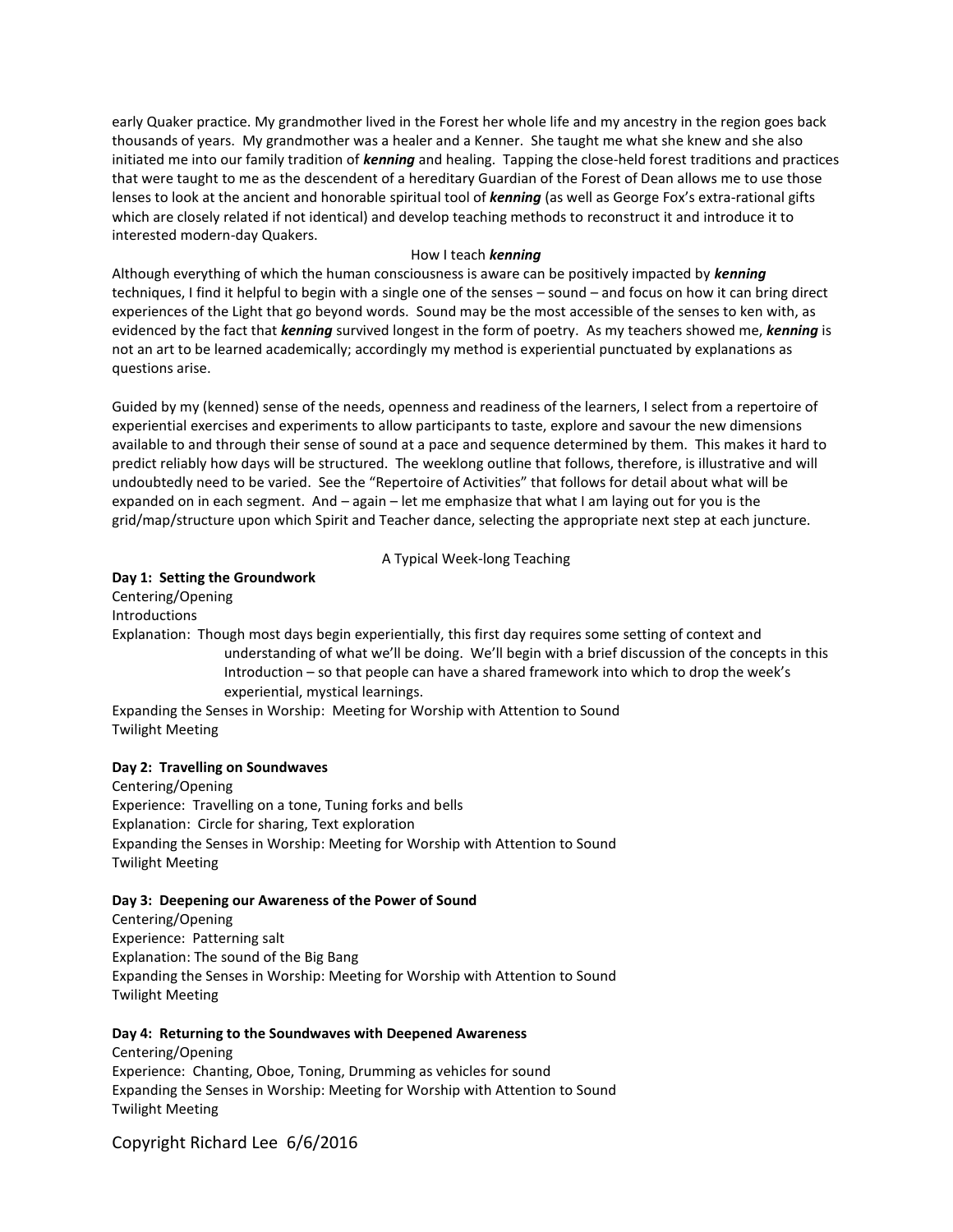## **Day 5: Faithfulness to kenned leadings**

Centering/Opening Experience: Guided listening. Travelling on a tone, Circle for Sharing Explanation: Walter Wink on faithfulness to leadings AND NOT ONE THING MORE Expanding the Senses in Worship: Meeting for Worship with Attention to Sound Twilight Meeting

Repertoire of Activities

The following table lists some of the activities I've found useful for introducing participants to the experience of kenning. Others may be invented during the week or join the list between now and the workshop. Selecting an activity for a day's work builds on these options, but also depends on Spirit's inventive and not-always-tidy direction.

| Name                                                       | Purpose                        | Description                                                  |
|------------------------------------------------------------|--------------------------------|--------------------------------------------------------------|
| Experience: Skill building                                 |                                |                                                              |
| Travelling on a                                            | Practice the kenning skill of  |                                                              |
| tone                                                       | sinking into a sound and       |                                                              |
|                                                            | letting it lead one            |                                                              |
| Tuning forks and                                           | Practice the kenning skill of  |                                                              |
| bells                                                      | sinking into a sound and       |                                                              |
|                                                            | letting it lead one            |                                                              |
| Chanting, Oboe,                                            | Experience different vehicles  |                                                              |
| Toning, Drumming                                           | for the kenning skill of       |                                                              |
| as vehicles for                                            | sinking into a sound and       |                                                              |
| sound                                                      | letting it lead one            |                                                              |
| <b>Guided Listening</b>                                    |                                |                                                              |
| <b>Explanation: Deepening Understanding and Confidence</b> |                                |                                                              |
| Circle for sharing                                         | Elicit participants' own       | Using a talking stick, people share associations and         |
|                                                            | context for learning about     | experiences of being transported or changed by sound.        |
|                                                            | kenning                        | Sometimes this can also be framed to solicit questions or    |
|                                                            |                                | puzzlements.                                                 |
| Text exploration                                           | Explore examples of mystical   | Describe here texts such as Fox's journal, the keening poem, |
|                                                            | experiences with sound         | anything else you might hand out and discuss                 |
| Patterning salt                                            | Although this is experiential, | Describe the vibration phenomenon we saw in you-tube         |
|                                                            | its purpose is to help         |                                                              |
|                                                            | participants see concrete      |                                                              |
|                                                            | evidence of the power of       |                                                              |
|                                                            | sound to move the physical     |                                                              |
|                                                            | universe                       |                                                              |
| The Sound of the                                           | Understand the power of        | Describe the you-tube clip                                   |
| <b>Big Bang</b>                                            | sound                          |                                                              |
|                                                            |                                |                                                              |
| Expanding the Senses in Worship                            |                                |                                                              |
| Meeting for                                                | Experiment with kenning in     | Participants center down into traditional Quaker worship     |
| Worship with                                               | the context of Quaker          | with a diverse array of sounds introduced by the             |
| Attention to                                               | worship                        | clerk/teacher at intervals to invite worshippers to use the  |
| Sound                                                      |                                | tones for travelling at Spirit's leading.                    |
| <b>Twilight Meeting</b>                                    | Demonstrate how Spirit         | Participants share (in a continuation of worshipful space)   |
|                                                            | moves through a gathered       | what happened for them in the preceeding silent worship.     |
|                                                            | worship                        | Introduced and described elsewhere in a pamphlet by Mary     |
|                                                            |                                | R. Hopkins, this powerful tool makes visible other people's  |
|                                                            |                                | experience of a shared practice.                             |